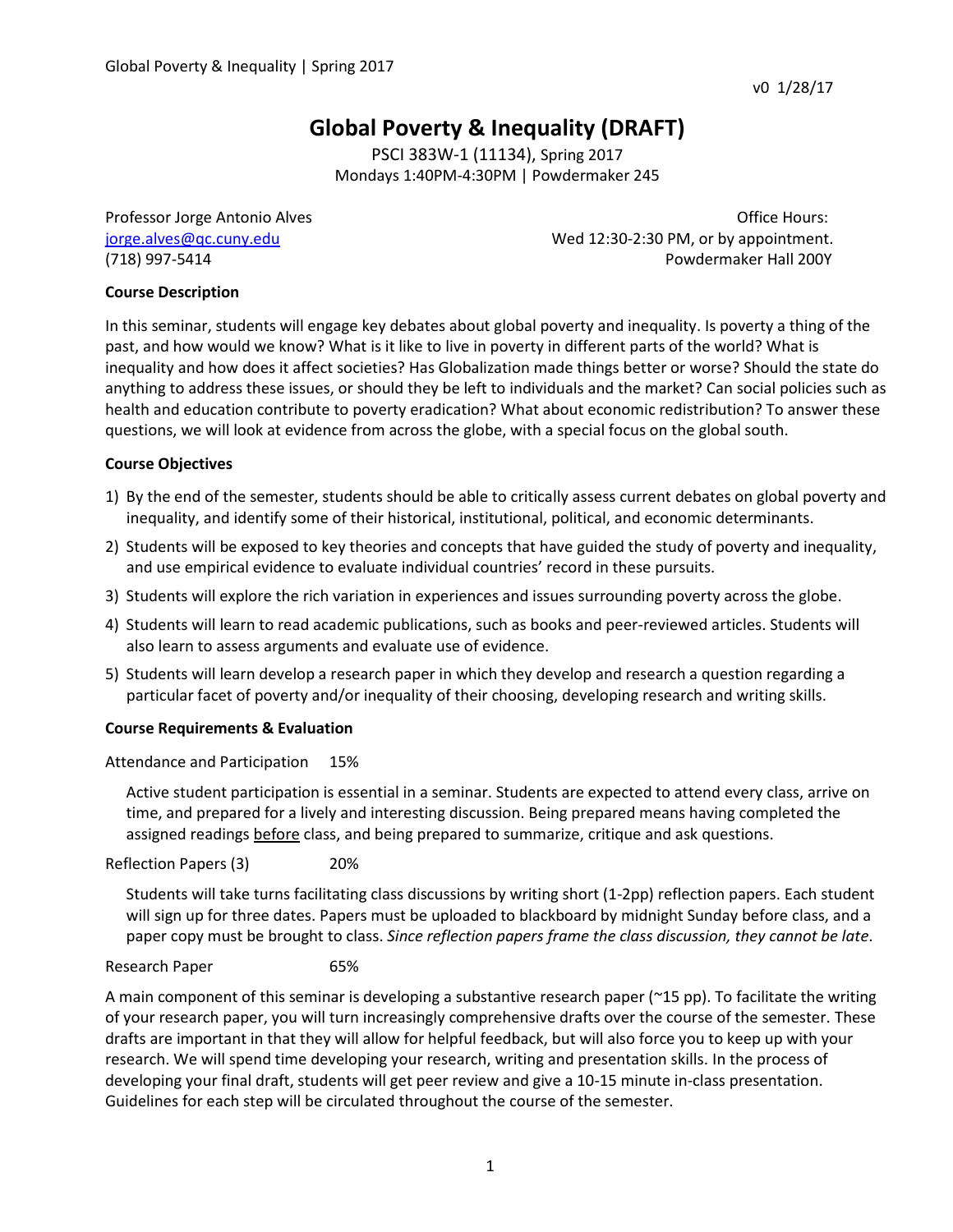| % of Grade | Due           |  |
|------------|---------------|--|
| 5%         | Feb 27        |  |
| 5%         | <b>Mar 13</b> |  |
| 10%        | Mar 27        |  |
| 10%        | May $1$       |  |
| 5%         | May 8         |  |
| 10%        | May 15        |  |
| 20%        | May 22        |  |
|            |               |  |

# **Late Assignments**

Late papers will be penalized by the loss of a third of a grade per day late. Exceptions will be made only in the case of proven medical emergencies. Work must be made-up within two weeks to be considered. Once again, late reflection papers will not be accepted.

#### **Readings**

There are no books to purchase for this class. Course readings are available in the course's Blackboard website. All students will be required to obtain access to Blackboard and check it regularly for announcements. You can login to Blackboard through the CUNY main page: [http://www.cuny.edu.](http://www.cuny.edu/)

#### **Grading and Appeals**

There is no grading curve in this class. Consequently, it is possible that every single student could earn an A+. I value transparency in grading, and am cognizant of the possibility of mistakes. I will gladly discuss grading with students, but will do so only in person, during office hours or by appointment.

# **Disabilities, Accessibility, and Accommodations**

Students with disabilities needing academic accommodation should register with and provide documentation to the Office of Special Services, located in 111 Frese Hall by the first week of class. OSS will provide you with a letter for you to bring to me indicating the necessary accommodations.

# **Academic Honesty**

Academic dishonesty, including plagiarism, purchasing papers, and/or cheating in exams, will be sanctioned according the [CUNY's Academic Integrity Policy](https://www.cuny.edu/about/administration/offices/la/Academic_Integrity_Policy.pdf). If you use any major idea or more than three words in a row, you should cite the source. If you need help with your writing, visi[t http://writingatqueens.org/.](http://writingatqueens.org/)

# **Let's Customize this This**

You will notice that parts of this syllabus are marked 'Tentative' or are left blank. I want to empower you to make this course what you want it to be. We will jointly determine:

- Paper assignment breakdown and due dates
- Seminar rules (expectations and conduct)
- Topics to be covered

It is ultimately my responsibility that we meet basic educational standards. Therefore, certain factors are not up for discussion. Furthermore, once we decide on a final version, I will consider it to be a contract between you and me that lays out expectations for both of us. I will do my best to keep changes to a minimal, but still reserve the right to do so. I will continue to include you in the decision, whenever possible.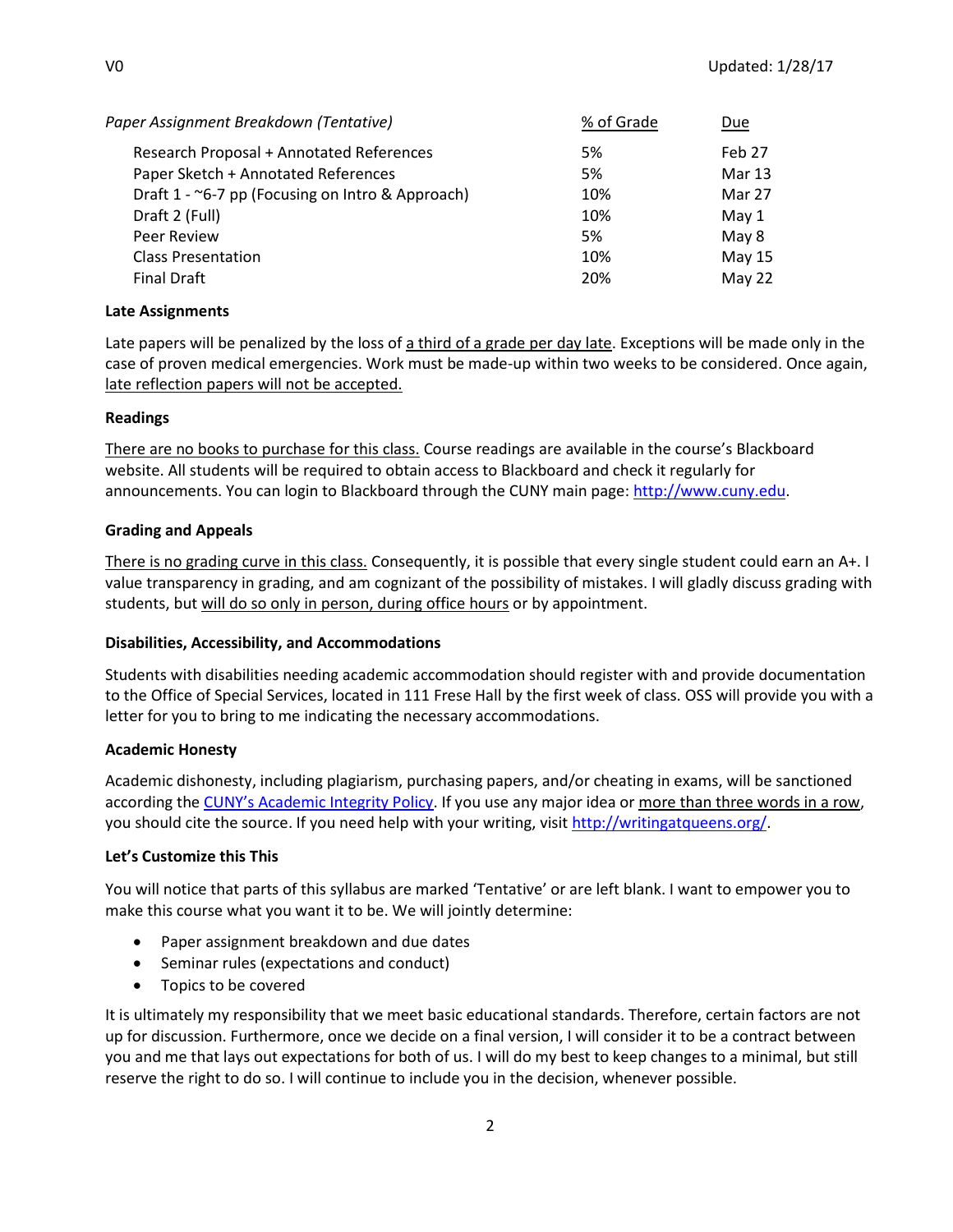# **Course Schedule – v.0**

| <b>Date</b>                  | <b>Content</b>                                                                                                                                                                | <b>Research</b>                                                | <b>Assignments Due</b> |  |  |
|------------------------------|-------------------------------------------------------------------------------------------------------------------------------------------------------------------------------|----------------------------------------------------------------|------------------------|--|--|
| <b>Jan 30</b>                | Course Introduction, Ground Rules & Discussion                                                                                                                                |                                                                |                        |  |  |
| <b>Concepts and Measures</b> |                                                                                                                                                                               |                                                                |                        |  |  |
| Feb 6                        | Poverty - Experiences                                                                                                                                                         |                                                                |                        |  |  |
|                              | De Jesus, Carolina Maria. 1962. Child of the Dark. New York:<br>Signet Classics. pp. 17-64                                                                                    |                                                                |                        |  |  |
|                              | Boo, Katherine. 2012. Behind the Beautiful Forevers: Life,<br>Death, and Hope in a Mumbai Undercity. New York: Random<br>House. Prologue + Ch. 1                              |                                                                |                        |  |  |
|                              | (Optional) Deepa Narayan, Robert Chambers, Meera K. Shah,<br>Patti Petesch. 2000. Voices of the Poor: Crying Out for<br>Change. New York: Oxford University Press. (Excerpts) |                                                                |                        |  |  |
| Feb 13                       | --- No Class ---                                                                                                                                                              |                                                                |                        |  |  |
| Feb 15 (Wed)*                | How Many Poor Are There? Concepts and Measures                                                                                                                                | <b>Finding a Research Question</b>                             |                        |  |  |
|                              | Laderchi, Caterina, Ruhi Saith, and Frances Stewart. 2003.                                                                                                                    | Baglione, Lisa. Ch. 2                                          |                        |  |  |
|                              | "Does It Matter that we do not Agree on the Definition of<br>Poverty? A Comparison of Four Approaches." Oxford<br>Developmental Studies, 31(3): 243-273.                      | For help with an annotated bibliography,<br>see Baglione, Ch.3 |                        |  |  |
|                              | Krishna, Anirudh. 2010. One Illness Away. New York: Oxford.<br>Ch.3                                                                                                           |                                                                |                        |  |  |
|                              | Skim:                                                                                                                                                                         |                                                                |                        |  |  |
|                              | Roser, Max and Esteban Ortiz-Ospina. 2017. "Global Extreme<br>Poverty." OurWorldInData.org.                                                                                   |                                                                |                        |  |  |
| Feb 20                       | --- No Class ---                                                                                                                                                              |                                                                |                        |  |  |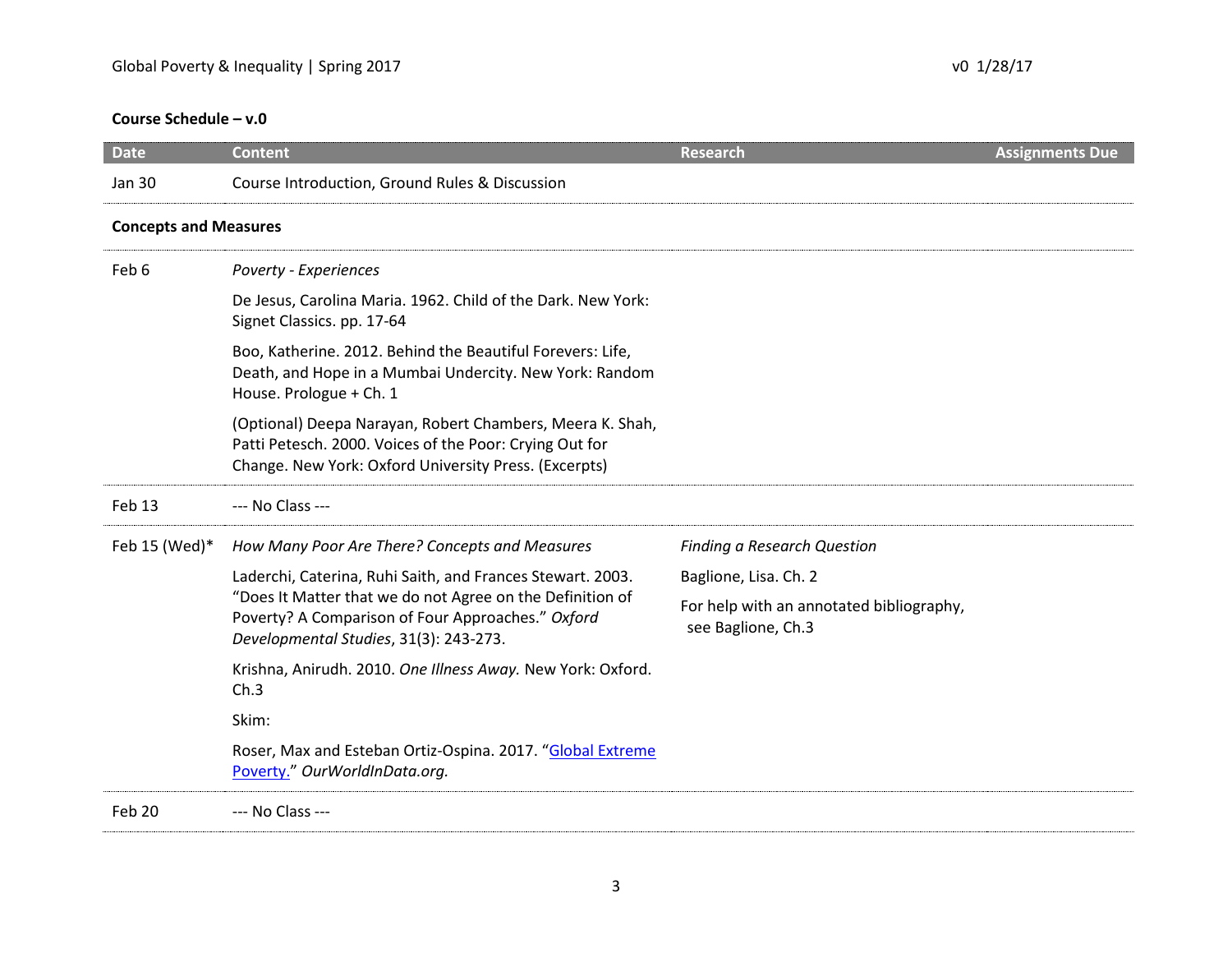V0 Updated: 1/28/17

| <b>Date</b>                                                                                                                | <b>Content</b>                                                                                                      |                                                                | <b>Research</b>                                                                            | <b>Assignments Due</b>                                                           |
|----------------------------------------------------------------------------------------------------------------------------|---------------------------------------------------------------------------------------------------------------------|----------------------------------------------------------------|--------------------------------------------------------------------------------------------|----------------------------------------------------------------------------------|
| Feb 27                                                                                                                     | What Is Inequality? Is it Getting Better or Worse?                                                                  |                                                                | <b>Using Library Resources</b>                                                             | Proposal                                                                         |
|                                                                                                                            | of California Press. Ch. 1                                                                                          | Tilly, Charles. 1998. Durable Inequality. Berkeley: University |                                                                                            | Research meeting with Political Science<br>Librarian, Mr. Rolf Swensen (half the |
|                                                                                                                            | World Bank. 2016. Poverty and Shared Prosperity Report<br>2016: Tackling Inequality. Washington, DC: WB Press. Ch.4 |                                                                | class)                                                                                     |                                                                                  |
|                                                                                                                            | Skim:                                                                                                               |                                                                |                                                                                            |                                                                                  |
|                                                                                                                            | Milanovic, Branko. 2013. "Global Income Inequality in<br>Numbers, History and Now." Global Policy, 4(2): 198-208.   |                                                                |                                                                                            |                                                                                  |
| These were populated in v1 after<br>Topics in the Study of Poverty & Inequality<br>discussing and ranking potential topics |                                                                                                                     |                                                                |                                                                                            |                                                                                  |
| Mar 6                                                                                                                      |                                                                                                                     |                                                                | students were interested in.                                                               |                                                                                  |
| Mar 13                                                                                                                     |                                                                                                                     |                                                                | (I presented students with topics I thought<br>should be included, but also gave space for | Sketch                                                                           |
| Mar 20                                                                                                                     |                                                                                                                     |                                                                | them to suggest areas of focus).                                                           |                                                                                  |
| Mar 27                                                                                                                     |                                                                                                                     |                                                                |                                                                                            | Draft 1                                                                          |
| Apr 3                                                                                                                      |                                                                                                                     |                                                                |                                                                                            |                                                                                  |
| Apr 11                                                                                                                     | -- No Class -- Spring Recess --                                                                                     |                                                                |                                                                                            |                                                                                  |
| Apr 17                                                                                                                     | -- No Class -- Spring Recess --                                                                                     |                                                                |                                                                                            |                                                                                  |
| Apr 20 (Th)*                                                                                                               |                                                                                                                     |                                                                |                                                                                            |                                                                                  |
| Apr 24                                                                                                                     |                                                                                                                     |                                                                |                                                                                            |                                                                                  |
| May 1                                                                                                                      |                                                                                                                     |                                                                |                                                                                            | <b>Full Draft</b>                                                                |
| May 8                                                                                                                      |                                                                                                                     |                                                                |                                                                                            | <b>Peer Review</b>                                                               |
|                                                                                                                            |                                                                                                                     |                                                                |                                                                                            |                                                                                  |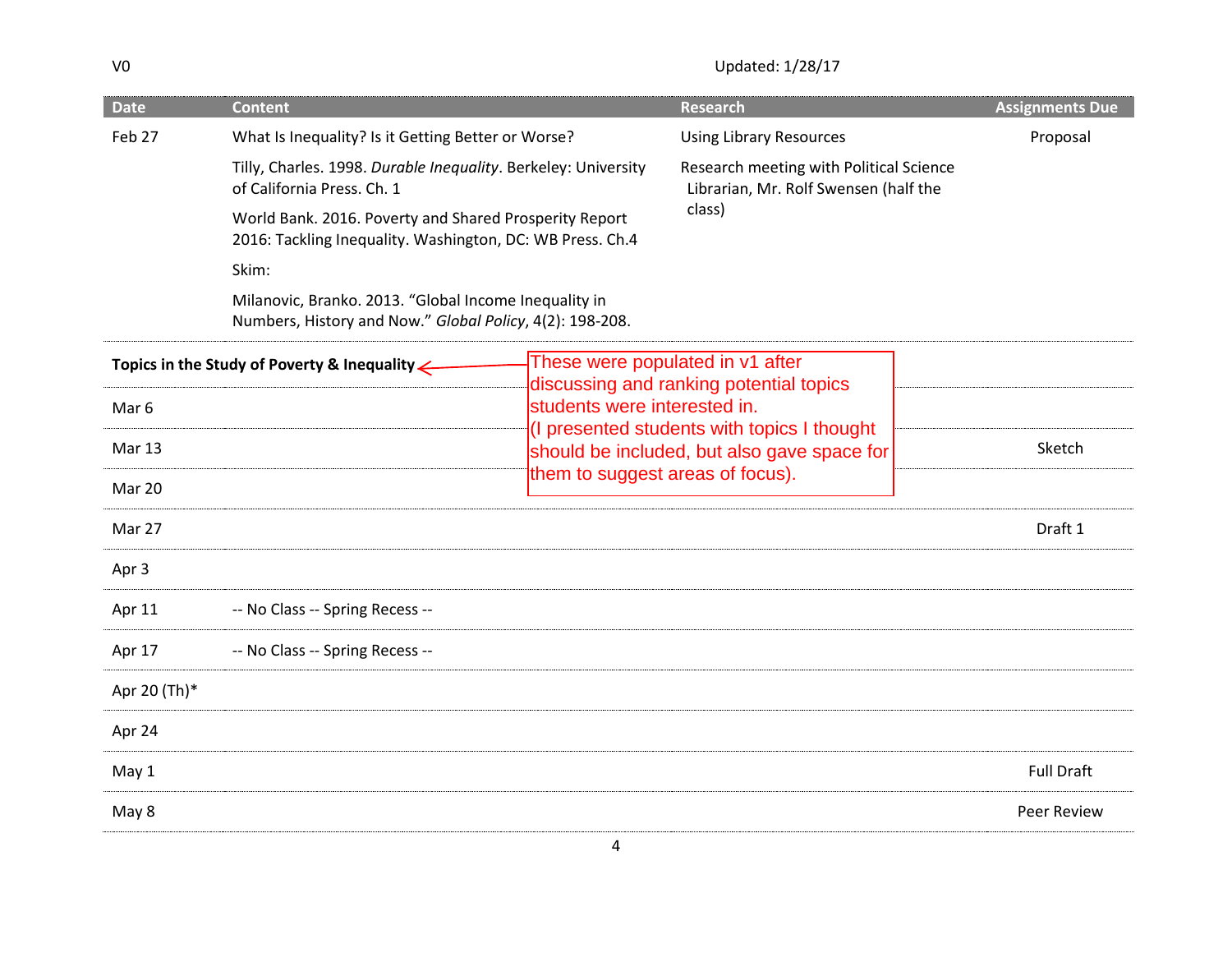| V0     | Updated: 1/28/17                                    |                    |  |
|--------|-----------------------------------------------------|--------------------|--|
| May 15 | <b>Student Presentations (No Assigned Readings)</b> | Presentation       |  |
| May 22 |                                                     | <b>Final Draft</b> |  |